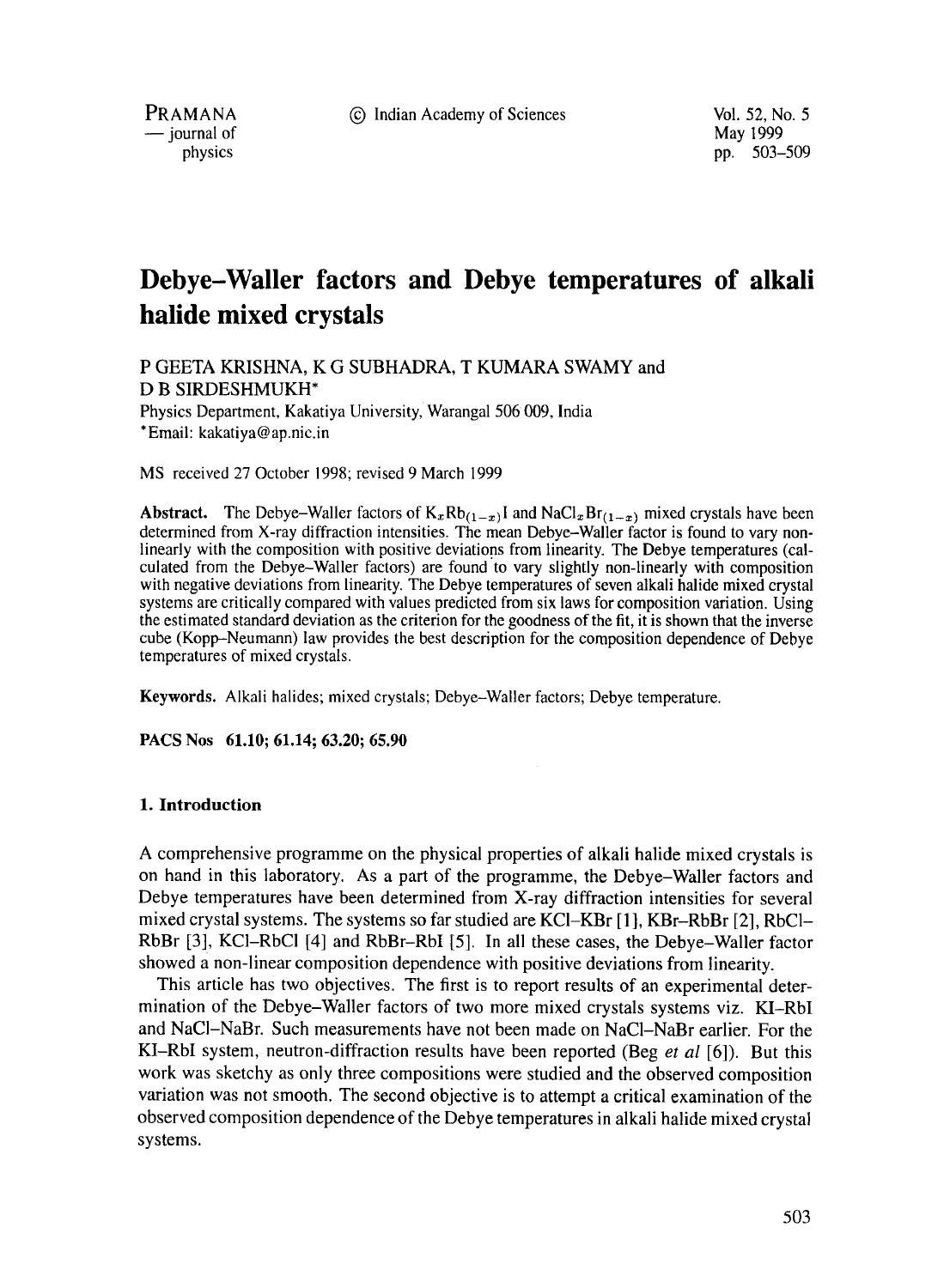# **2. Experimental**

The detailed procedure for determination of the Debye-Waller factor and the Debye temperature has been discussed in our earlier papers [7], [2]; hereinafter referred to as, I and II respectively. The method of growing mixed crystals and the determination of their composition is discussed in II. The instrumental conditions for recording intensities and the care taken in preparation of the powder sample to minimise spurious effects on the intensities are discussed in I. A difference between our earlier work and the present work is the use of a JEOL JDX-8P diffractometer fitted with a NaI(TI) scintillation counter which obviates the necessity of a dead-time correction. The methods of applying background correction and TDS correction are again given in I. The integrated intensity of a given Bragg reflection after these corrections is denoted by  $I_0$ . The intensity of the same reflection for a static lattice is denoted by  $I_c$ . The expression for  $I_c$  is given in I. The structure factors for the two systems used in evaluating  $I_c$ , are

$$
F_{hkl} = 4[\{xf_K + (1-x)f_{Rb}\} \pm f_l],
$$
 (1)

$$
F_{\text{hkl}} = 4[f_{\text{Na}} \pm \{xf_{\text{Cl}} + (1-x)f_{\text{Br}}\}]\tag{2}
$$

for the two systems. Here  $f_i$  denotes the atomic scattering factor for ion i.

The mean Debye-Waller factor  $B$  is obtained from half the slope of the linear plot between log  $(I_0/I_c)$  and  $(\sin \theta/\lambda)^2$ . This is termed the observed value ( $B_{obs}$ ). In mixed crystals, the presence of the two 'mixing' ions creates a static contribution  $(B_{\text{static}})$  which is included in  $B_{\text{obs}}$ . The method of calculating  $B_{\text{static}}$  and obtaining the corrected experimental value  $B_{\text{exp}} (= B_{\text{obs}} - B_{\text{static}})$  is discussed in II. The Debye temperature  $\theta_M$  (exp) is obtained from  $B_{\text{exp}}$  from the Debye-Waller theory expression:

$$
B_{\exp} = \frac{6h^2}{mk_B \theta_M} \left[ \frac{\phi(x)}{x} + \frac{1}{4} \right],\tag{3}
$$

where the symbols have the usual meaning [8].

#### **3. Results**

The values of the Debye-Waller factors for the  $K_xRb_{(1-x)}I$  and  $NaCl_xBr_{(1-x)}$  mixed crystals for different values of x are given in table 1; these are already corrected for the static component. The values of the Debye temperatures are also included in the same table.

The Debye-Waller factors for the pure alkali halides NaCI, KI and RbI agree with literature values given in a recent compilation [14]; the Debye-Waller factors for NaBr were recently reported [15].

To get an idea of the trends in composition variation, the two parameters are plotted as a function of x in figures 1 and 2. It can be seen that in both systems, the Debye-Waller factor is a non-linear function of x with positive deviations from linearity. The extent of deviation is different in the two systems. It may be noted that whereas the present data points for  $K_{x}Rb_{(1-x)}I$  lie on a smooth curve, the same is not true of the data points from the work of Beg *et al* [ 16]. The composition variation of the Debye-Waller factor observed here for the two systems is similar to that observed in the systems studied earlier, quoted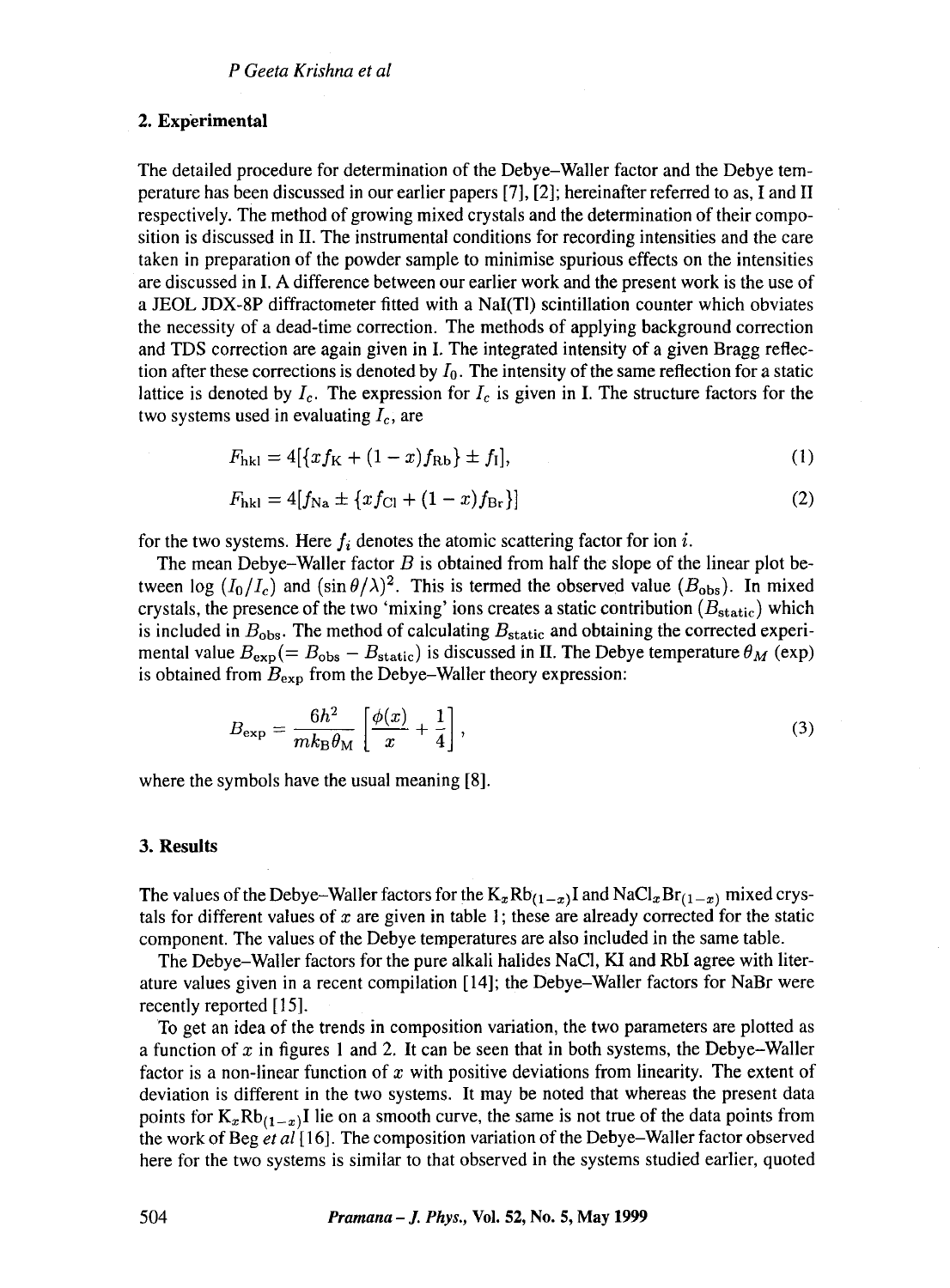also given.

in  $\S$ 1. As far as the Debye temperature is concerned, it is a slightly non-linear function of  $x$  with negative deviations from linearity. Again, the extent of deviation is different for the two systems, being more for the NaCI-NaBr system than for the KI-RbI system.

 $K_xRb_{(1-x)}$  1  $NaCl_xBr_{(1-x)}$  $x$  B (exp)  $\theta_M$  (exp)  $x$  B (exp)  $\theta_M$  (exp)  $0.00$   $3.44 \pm 0.11$   $98 \pm 1$   $0.00$   $1.67 \pm 0.10$   $202 \pm 6$ <br>  $0.05$   $3.45 \pm 0.13$   $98 \pm 2$   $0.10$   $1.70 \pm 0.09$   $204 \pm 5$  $0.05$   $3.45 \pm 0.13$   $98 \pm 2$  0.10  $1.70 \pm 0.09$   $204 \pm 5$ <br>  $0.10$   $3.43 \pm 0.11$   $98 \pm 1$  0.17  $1.73 \pm 0.09$   $206 \pm 5$  $98 \pm 1$ <br>  $99 \pm 2$ <br>  $0.17$ <br>  $1.73 \pm 0.09$ <br>  $1.70 \pm 0.10$ 0.19  $3.45 \pm 0.13$   $99 \pm 2$  0.31  $1.70 \pm 0.10$   $215 \pm 6$ <br>0.33  $3.45 \pm 0.15$   $101 \pm 2$  0.37  $1.72 \pm 0.10$   $217 \pm 6$ 0.33  $3.45 \pm 0.15$   $101 \pm 2$  0.37  $1.72 \pm 0.10$   $217 \pm 6$ <br>0.40  $3.42 \pm 0.16$   $102 \pm 2$  0.46  $1.74 \pm 0.10$   $221 \pm 6$  $1.74 \pm 0.10$   $221 \pm 6$ 0.50 3.42  $\pm$  0.17 104  $\pm$  2 0.60 1.73  $\pm$  0.11 231  $\pm$  7 0.64 3.29  $\pm$  0.13 107  $\pm$  2 0.63 1.70  $\pm$  0.10 235  $\pm$  6  $0.74$   $3.20 \pm 0.16$   $110 \pm 3$   $0.82$   $1.65 \pm 0.11$   $253 \pm 8$ <br>  $0.87$   $3.09 \pm 0.14$   $114 \pm 3$   $0.86$   $1.61 \pm 0.12$   $260 \pm 9$ 0.87  $3.09 \pm 0.14$   $114 \pm 3$  0.86<br>1.00  $2.99 \pm 0.13$   $118 \pm 3$  1.00  $1.99 \pm 0.13$   $118 \pm 3$  1.00  $1.56 \pm 0.11$   $278 \pm 8$ 

**Table 1.** Debye-Waller factors  $B(A^2)$  and Debye temperatures  $\theta_M(K)$  of  $K_x Rb_{(1-x)}$ I and NaCl<sub>x</sub>Br<sub>(1-x)</sub> systems. The maximum uncertainties in the experimental values are



Figure 1. Plot of Debye-Waller factor  $B(\exp)$  versus composition  $(x)$  for  $K_xRb_{(1-x)}I$ and NaCl<sub>x</sub> Br<sub>(1-x)</sub> systems. (o) present work; (\*) Beg *et al*, continuous curve guide to the eye.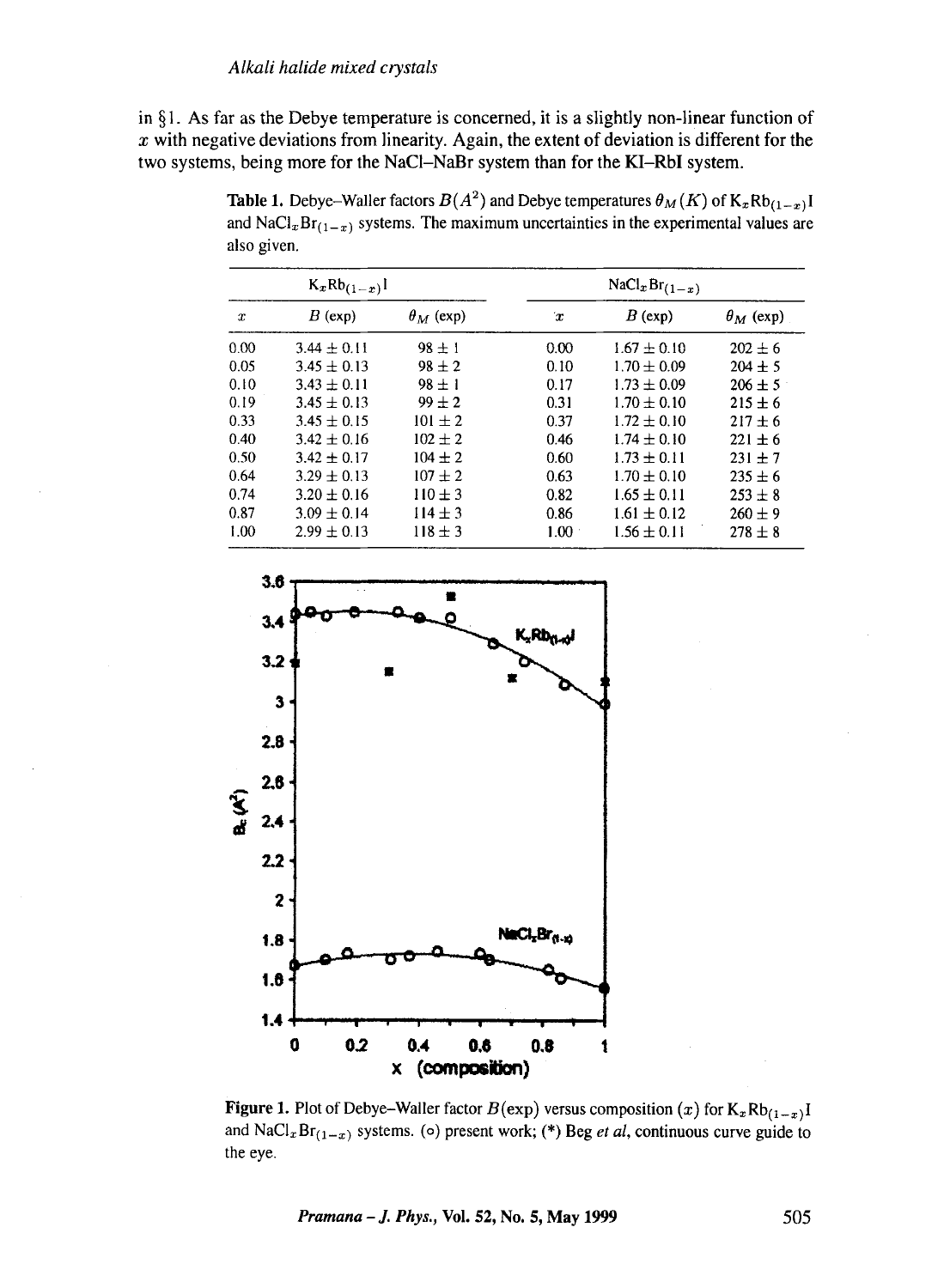

**Figure 2.** Plot of Debye temperature  $(\theta_M)$  versus composition  $(x)$  for  $K_x Rb_{(1-x)}$ I and  $\text{NaCl}_x\text{Br}_{(1-x)}$  systems. (o) present work; continuous curve guide to the eye.

# **4. Discussion**

Several laws have been proposed for the composition dependence of Debye temperatures of mixed crystals. Assuming the additivity of specific heats and assuming the Debye theory expression for specific heat at low temperatures, Kopp and Neumann (see Ghatak and Kothari [9]) proposed the following law:

$$
\theta_C^{-3} = x\theta_A^{-3} + (1-x)\theta_B^{-3}.\tag{4}
$$

Karlsson [10] empirically proposed the law:

$$
\theta_C^{-2} = x\theta_A^{-2} + (1-x)\theta_B^{-2}.\tag{5}
$$

Nagaiah and Sirdeshmukh [11] empirically proposed the following relations:

$$
\theta_C^{-1} = x\theta_A^{-1} + (1-x)\theta_B^{-1},\tag{6}
$$

$$
\theta_C^2 = x\theta_A^2 + (1-x)\theta_B^2. \tag{7}
$$

506 *Pramana - J. Phys.,* Vol. 52, No. 5, May 1999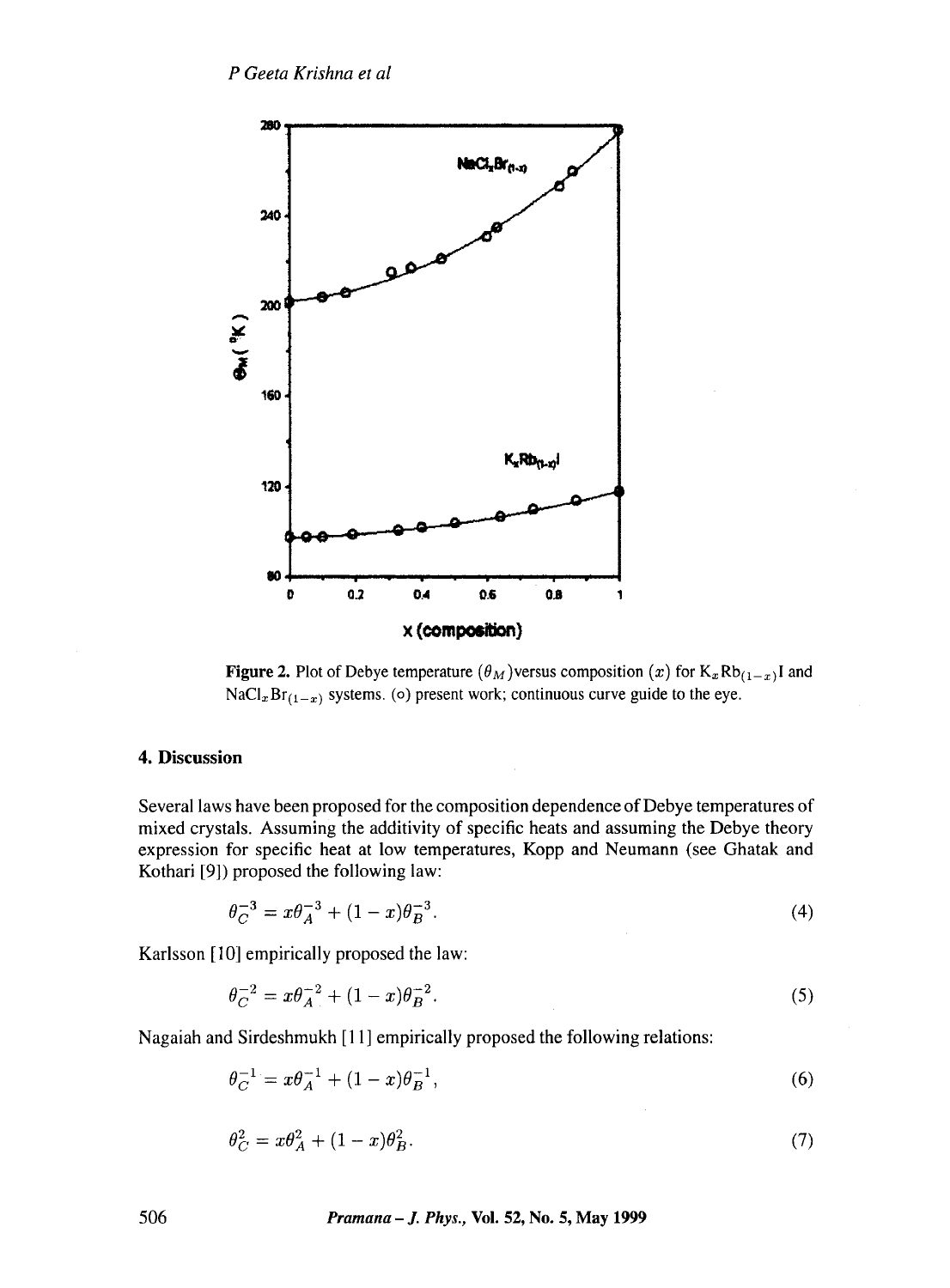If  $\nu$  is the Debye frequency, the parameter  $mv^2$  (and hence  $m\theta^2$ ) has the significance of the associated force constant,  $m$  being the mass. Assumption of the additivity of force constants leads to the equation [12].

$$
m_C \theta_C^2 = x m_A \theta_A^2 + (1 - x) m_B \theta_B^2. \tag{8}
$$

In a review of the physical properties of alkali halide mixed crystals, Sirdeshmukh and Srinivas [13] pointed out that properties which depend on interatomic forces have a linear composition dependence. Since the vibration spectrum is very much dependent on interatomic forces, the Debye temperature may be expected to follow the additivity rule:

$$
\theta_C = x\theta_A + (1-x)\theta_B. \tag{9}
$$

In the above equations,  $\theta_C$  is the Debye temperature of the mixed crystal,  $\theta_A$  and  $\theta_B$  those of the two end members,  $m_A$ ,  $m_B$  and  $m_C$  the molecular masses of the end members and x and  $(1 - x)$  are the molar concentrations.

Nagaiah and Sirdeshmukh [11] applied (4), (6) and (7) to three mixed crystal systems including only one alkali halide mixed crystal system and concluded that (6) gives the best fit; the Debye temperature data was obtained from elastic constants. Giri and Mitra [12] applied (8) to three alkali halide mixed crystal systems and compared their results with values from elastic constants but did not make any comparison with other equations. Sirdeshmukh and Srinivas [ 13] summarized the results on eight alkali halide mixed crystal systems. They merely quoted the conclusions of the respective authors and observed that the Kopp-Neumann law (4) was favoured in only four out of the eight systems. Here again, the data was a mix of results from elastic constants and X-ray diffraction; it may be mentioned that Debye temperature values from elastic constants and X-ray diffraction do not always agree.

We have carried out a more systematic analysis. We make a comparative assessment of the above mentioned equations using results on seven alkali halide mixed crystal systems. The Debye temperatures for all these systems have been determined in our laboratory by the X-ray diffraction method; the maximum fractional error in  $(\Delta\theta/\theta)$  in these values is  $\pm$  0.03. The values of the Debye temperatures calculated from each law  $(\theta_C)$  are compared with the  $\theta_M$  (exp) values. As the  $\theta_C$  values from the several laws differ only slightly from one another, a graphical comparison is avoided as it leads to cluttering and overlapping in the diagram. Instead, for each law and each system, we calculate the estimated standard deviation  $\delta$  defined by:

$$
\delta = \left[\frac{\Sigma_n\{(\theta_C - \theta_M)/\theta_M\}^2}{n}\right]^{1/2},\tag{10}
$$

where n is the number of compositions studied in each system. These  $\delta$  values are taken as the criterion for deciding the goodness of fit.

The  $\delta$  values for the various systems and the several laws are collected in table 2. It can be seen that for each and every system the least  $\delta$  value is obtained for (4). The  $\delta$ values for (5), (6) and (8) are slightly larger. The  $\delta$  values for (7) and (9) are clearly the largest. Further, the  $\delta$  values for (4) are within the fractional error in the experimental values whereas those for (7) and (9) are very much greater than the fractional error. In the case of the RbBr-RbI system also, the  $\delta$  value is the least for (4). However, in this case the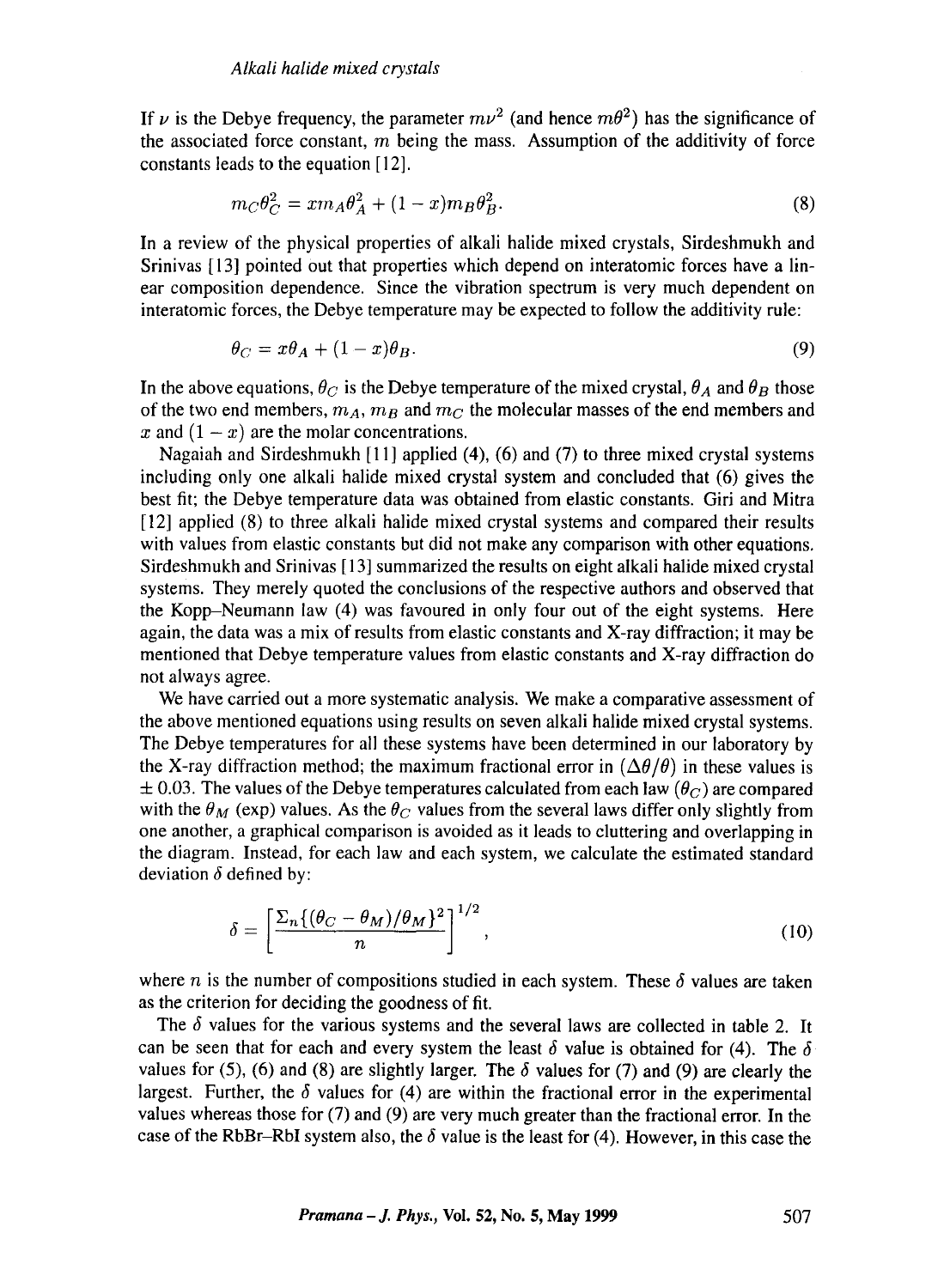| System     | Source of<br>$\theta_M$ (exp.) | δ       |         |         |         |         |         |
|------------|--------------------------------|---------|---------|---------|---------|---------|---------|
|            |                                | Eq. (4) | Eq. (5) | Eq. (6) | Eq. (7) | Eq. (8) | Eq. (9) |
| KCl-KBr    | [1]                            | 0.016   | 0.023   | 0.032   | 0.058   | 0.030   | 0.049   |
| $KBr-RhBr$ | [2]                            | 0.015   | 0.018   | 0.020   | 0.027   | 0.017   | 0.024   |
| RbCl-RbBr  | [3]                            | 0.020   | 0.023   | 0.026   | 0.035   | 0.024   | 0.032   |
| $KCl-RbCl$ | [4]                            | 0.008   | 0.014   | 0.020   | 0.044   | 0.017   | 0.036   |
| RbBr-RbI   | [5]                            | 0.079   | 0.084   | 0.089   | 0.104   | 0.092   | 0.099   |
| $KI-RbI$   | Present<br>work                | 0.013   | 0.016   | 0.020   | 0.030   | 0.021   | 0.027   |
| NaCl-NaBr  | Present<br>work                | 0.014   | 0.023   | 0.033   | 0.064   | 0.028   | 0.053   |

Table 2. Values of estimated standard deviation  $(\delta)$  for the difference between experimental  $(\theta_M)$  and calculated  $(\theta_C)$ .

 $\delta$  values for all the equations exceed the fractional error in the experimental values. The cause of the discrepancy is not clear and is being examined.

On the basis of the analysis, it may now be taken as clearly established that among the several laws, the inverse cube (Kopp-Neumann) rule represented by (4) based on the assumption of the additivity of specific heats provides the best description for the composition dependence of the Debye temperatures of alkali halide mixed crystals.

# 5. **Summary**

The Debye-Waller factors and Debye temperatures of KI-RbI and NaC1-NaBr mixed crystals have been determined from X-ray diffraction intensities. It is pointed out that in these and several other alkali halide mixed crystal systems, the Debye-Waller factor varies nonlinearly with composition with positive deviations from linearity. On the other hand, the Debye temperatures show a slightly non-linear composition dependence with negative deviations from linearity. The Debye temperatures of seven alkali halide mixed crystal systems are compared with values predicted from six equations for the composition variation of Debye temperatures. From a critical analysis, it is established that the inverse cube (Kopp-Neumann) law provides the best fit with experimental values.

# **References**

- [1] K Srinivas, M.Phil. Thesis, Kakatiya University (1981)
- [2] K Srinivas and D B Sirdeshmukh, *Pramana J. Phys.* 25, 71 (1985)
- [3] K Srinivas, A Ateequddin and D B Sirdeshmukh, *Pramana- J. Phys.* 28, 81 (1987)
- [4] K Srinivas and D B Sirdeshmukh, *Pramana J. Phys.* 31,221 (1988)
- [5] T Kumara Swamy, K G Subhadra and D B Sirdeshmukh, *Pramana J. Phys.* 43, 33 (1994)
- [6] M M Beg, N Ahmad, Q H Khan and N M Butt, *Phys. Status Solidi* B94, K45 (1979)
- [7] K G Subhadra and D B Sirdeshmukh, *Pramana J. Phys.* 9, 223 (1977)
- [8] R W James, *Optical principles of the diffraction of X-rays* (G. Bell and Sons, London, 1967)
- [9] A K Ghatak and L S Kothari, *Lattice dynamics* (Addison Wesley, London, 1972)
- [10] A V Karlsson, *Phys. Rev.* B2, 3332 (1970)